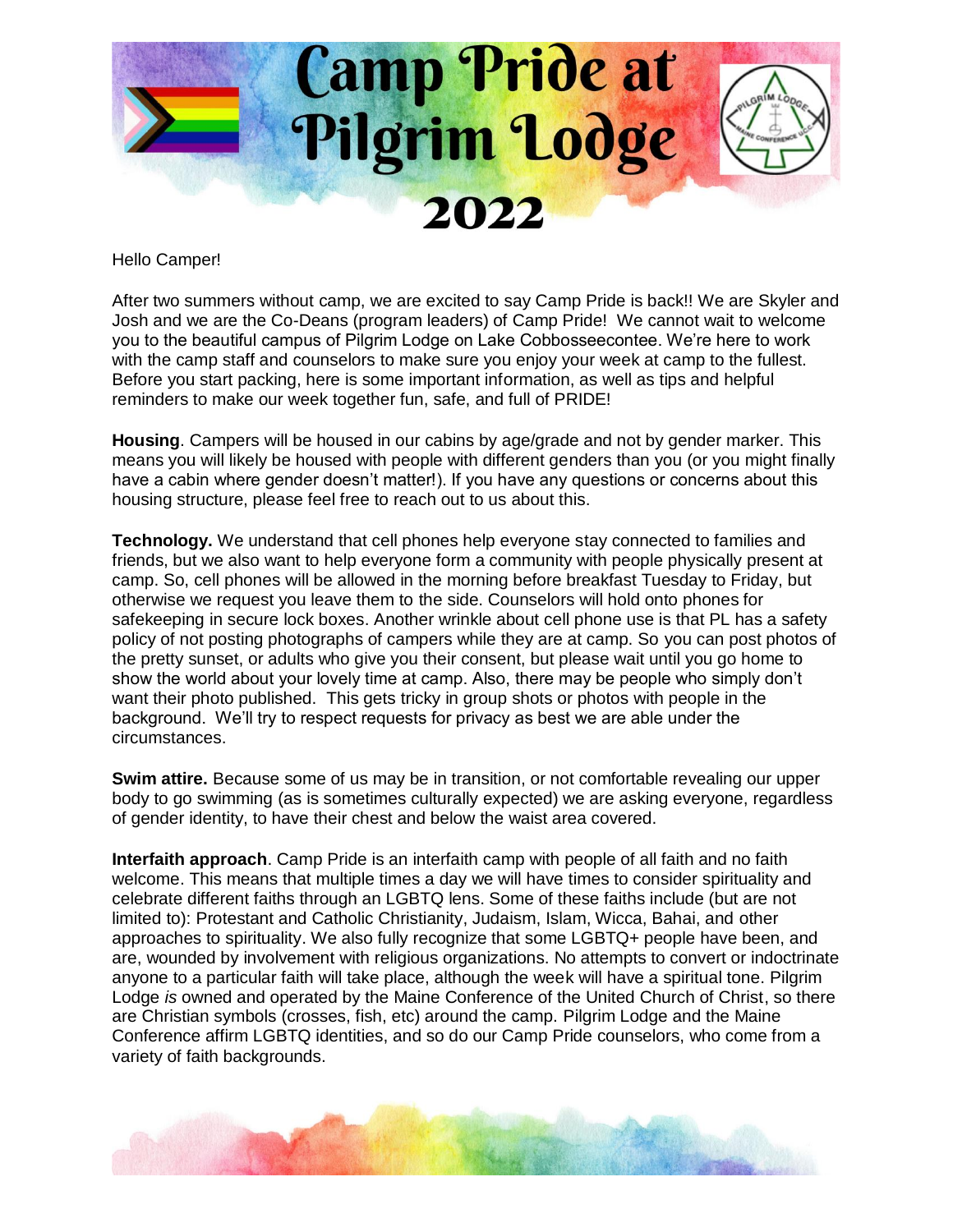**Out as you want to be**. Camp Pride is for members of the LGBTQ community and their allies. Some people will have been "out" for years, loud and proud, and others might be in that process, and others still thinking about it. And others will be allies! Camp Pride is for everyone working on their own personal journey, whatever that means.

**Pilgrim Lodge Community.** This is a camp in central Maine. It is rustic with reasonable amenities (each cabin has its own bathroom, shower, bunk beds, and porch), but please be prepared to meet some woodland creatures and get close to nature. The Pilgrim Lodge community is based on a system of mutual respect, courtesy, and celebration of our differences as well as what brings us together. Additionally, we have expectations about how we treat ourselves and others while in community at Camp Pride. If you feel that you are not able to get through a week without harming yourself or someone else, this community might not be the best place for you at this time.

## **Arranging Travel Plans.**

Check-in will happen between 2 and 4pm on Sunday, July 10. **It is important that campers arrive at Pilgrim Lodge no later than 4pm if at all possible.** Pick-up will be at 9:30am on Saturday, July 16.

If you are coming to Maine by plane or bus and need to schedule pick-up or drop-off, we ask you to write to [ksteelhammer@pilgrimlodge.org](mailto:ksteelhammer@pilgrimlodge.org) as soon as plans are finalized, so as to facilitate communication. The ideal time for flights into Portland (PWM) airport are ones arriving before 2pm on the first day of camp, and leaving between 11am to 1pm on the last day of camp, to allow for pickup and dropoff to the airport.

A comprehensive travel document can be found at [https://www.pilgrimlodge.org/wp](https://www.pilgrimlodge.org/wp-content/uploads/2018/04/Transportation-Information-for-Parents.pdf)[content/uploads/2018/04/Transportation-Information-for-Parents.pdf](https://www.pilgrimlodge.org/wp-content/uploads/2018/04/Transportation-Information-for-Parents.pdf)

Please don't hesitate to write to [ksteelhammer@pilgrimlodge.org](mailto:karen@pilgrimlodge.org) if you have questions after reading that document.

**What to bring**. Here's a list of what to bring in addition to a week's worth of summer clothes (think average highs around 75 to 85F and lows 50 to 60F):

- Warm sleeping clothes (for possible cold nights)
- Warm daytime clothes (just in case)
- A rain jacket or poncho (just in case)
- At least one pair of closed-toe shoes like sneakers, hiking boots, etc
- A Fancy and/or Fabulous (gender affirming) outfit for the Dress-Up Dinner on Thursday
- Pillow & Pillowcase
- Bedding (sleeping bag or sheets+**warm** blanket), Pillow
- Towel for swimming and showering
- Soap & Shampoo
- Toothbrush & Toothpaste
- A notebook & pen
- Waterbottle
- Book(s) to read
- A sacred text (whatever this means for you)
- Flashlight
- Bug Spray
- **Sunscreen**
- Money if you want to buy store stuff. We'll put it in an account so there is no cash at camp. You'll get what you don't spend back before you leave.